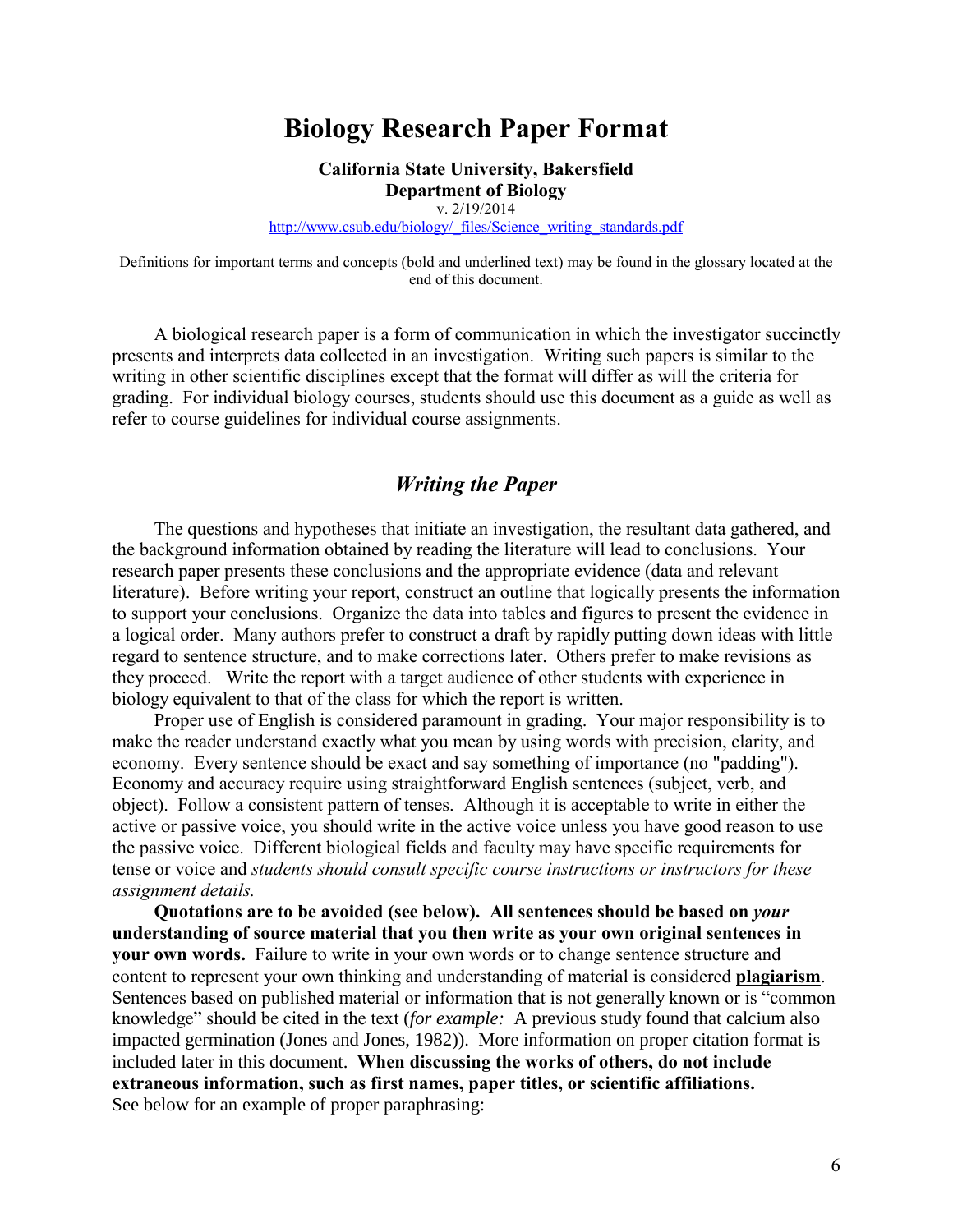Original text (from a paper by N. Jones, T. J. Miller, R. J. Nye, and W. E. White, 2005):

"Yellow-tailed bats are excellent hunters and routinely catch more than their body weight in a single night's hunting excursion. They hunt by using both visual and aural signals from their insect prey."

Example of plagiarized text (note, that even the alteration of a few words from this sentence does not change its form or content and is still considered plagiarism):

"Jones *et al.* (2005) found that yellow-tailed bats are good hunters. They hunt by using both visual and aural signals from their insect prey."

Quoted text, such as the following, is also inappropriate:

Jones *et al.* (2005) found that "yellow-tailed bats are excellent hunters and routinely catch more than their body weight in a single night's hunting excursion. They hunt by using both visual and aural signals from their insect prey."

An example of properly paraphrased and properly cited text: Yellow-tailed bats hunt using both visual and auditory stimuli and may catch their weight in insects in a single hunting trip (Jones *et al.* 2005).

In scientific writing, the major idea of a paragraph (or sentence) is placed first. Evidence for the idea, modifications, exceptions, etc., follow. This allows readers to quickly skim research reports by reading the first sentence in each paragraph.

After finishing a draft, review it to see if the paragraphs and sentences follow a logical sequence. Examine the arrangement of paragraphs within a section; some may belong in another section. Make sure that the transitions from one idea to another are clear. Study each sentence to see if it can be clarified, shortened, or omitted. Rewrite as necessary to achieve clarity. This type of review and rewriting is best done after not looking at the manuscript for a few days. Then, you should be able to approach the manuscript with renewed objectivity. Knowledgeable friends and classmates can also help with this review process.

Type your report using double spacing, 12 point font, left margin justified, and one inch margins. Pages should be numbered. Do not use running heads; your name should only appear on the first page following the title (you do not need to have a title page). Proofread and spellcheck your paper to correct errors.

## *Paper Format*

Scientific research report format is based on the **scientific method** and is organized to enable the reader to quickly comprehend the main points of the investigation. The format required in all biology classes consists of a **Title, Abstract, Introduction, Methods, Results, Discussion,** and **Literature Cited** sections.

**Section headings (Abstract, Introduction, Results, etc.) are always capitalized, centered, and placed with the body of each section immediately following. The end of one section is immediately followed by the next section on the same page. Do not include a Table of Contents.**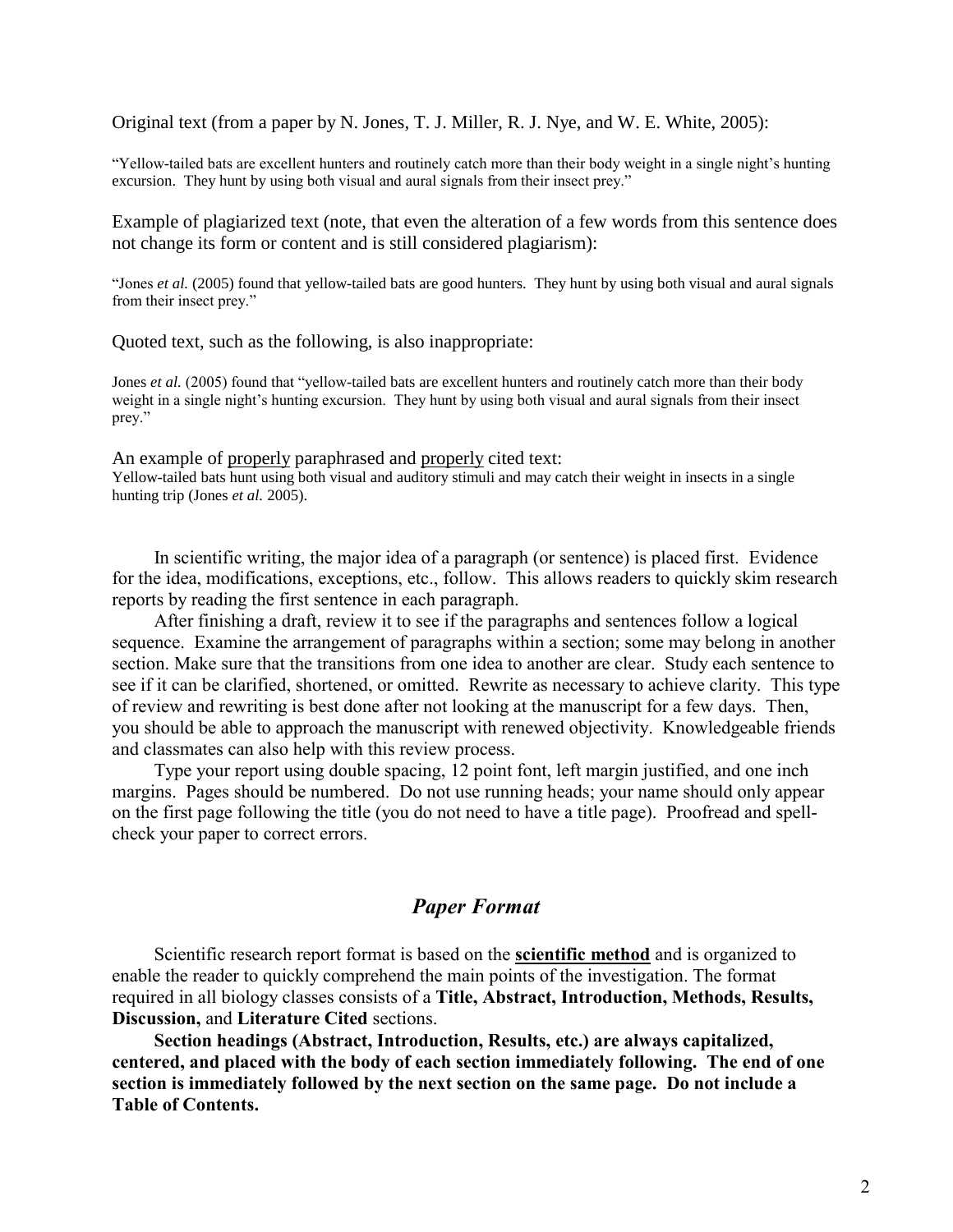Your title should be at the top of the first page of your report. The title should be placed on the first page along with your name. You should also list the names of other classmates or research team members who participated in the research project. These additional names should be included below your name.

Scientific titles should always communicate your results. If you have a null result your title should clearly communicate that (*i.e.* Light and temperature did not affect the growth of *Escherichia coli*). Note: avoid the temptation to have a "catchy" title. Your title should communicate information clearly and does not need to be designed to "hook" a reader as a title might in a creative writing class.

With a title such as "A Biology Lab Report" the reader has no idea whether the work involved an animal, plant, or microorganism, or what was measured or tested. The following is a self-explanatory title (note also how the authors are listed):

#### **Light and temperature both affect the growth of the bacterium** *Escherichia coli*

By: José Garcia

Danae Jones, Tom Smith, and Blair Miller

Here the title specifically states three things: the environmental factors that were manipulated (light and temperature); the response of the organism that was measured (growth); and the specific organism that was used (*Escherichia coli)*. Notice that scientific names of organisms are italicized in printed material. Only the genus begins with an uppercase letter.

If several variables were used, you do not need to state all the specific factors that were manipulated. For example, if several chemicals were used the following title would be acceptable:

#### **Effects of various chemicals on the growth of** *Escherichia coli*

In cases such as these, the title would be too long if it included every variable that was used.

### **Abstract**

The abstract is a short summary of the study. The abstract should be one paragraph long and no more than 250 words. Abstracts usually contain a sentence of background, clear statements of the hypothesis and predictions, a methods sentence, and a sentence of results. The final sentence should that convey the "big picture" conclusion of your study.

# **Introduction**

The Introduction concisely describes the purpose of the investigation and should tell the reader why this work was done. You should briefly review past research on the problem with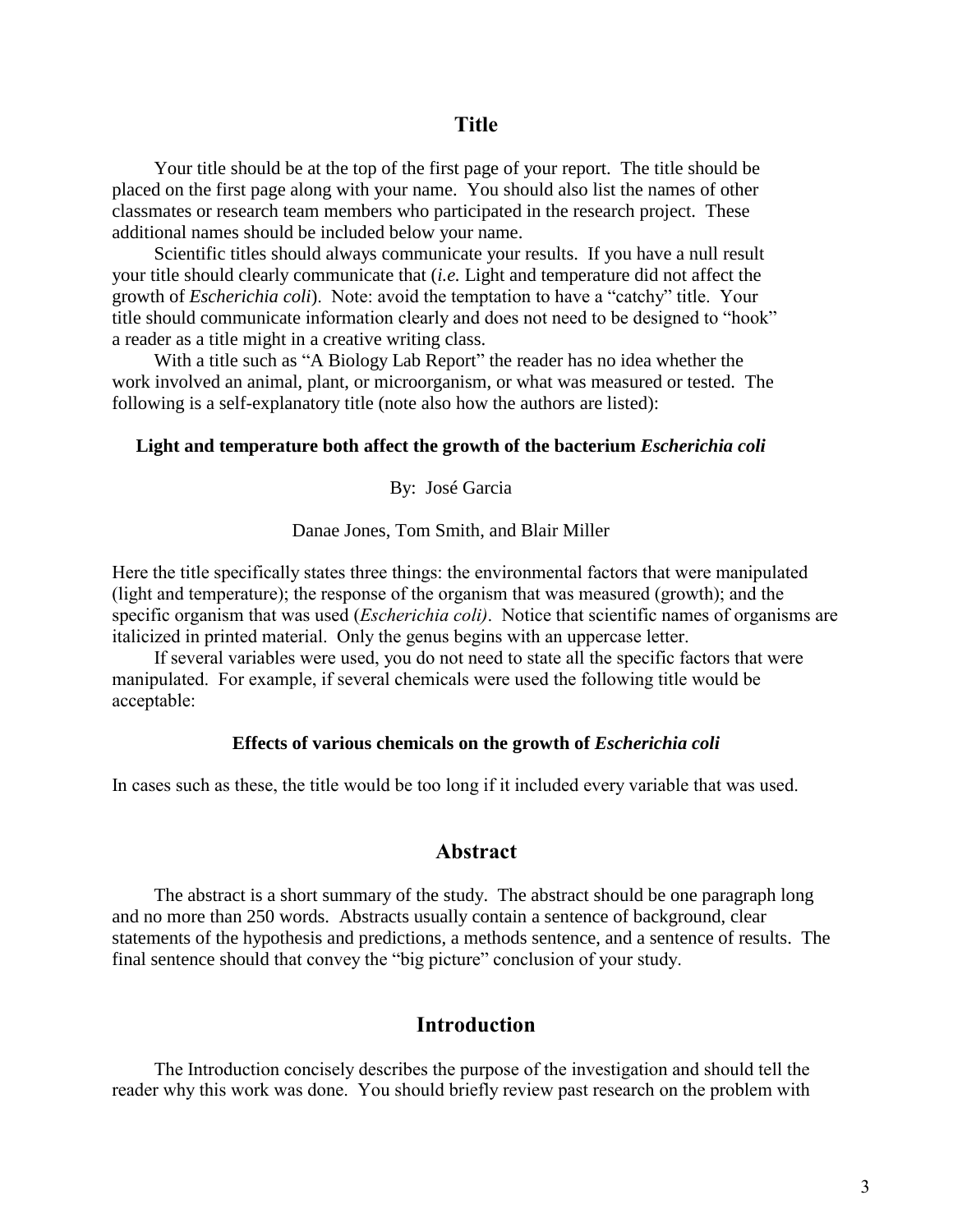enough background information to orient the reader (this is usually accomplished by a literature search of **published, peer-reviewed, primary** materials). The background information included must be appropriately referenced (see the section on how to cite references).

Think of the Introduction as a funnel. Start by stating a very broad topic, problem, area of study, etc. You might first discuss the general problem or theory pertaining to the problem you are studying. From this broad introduction, focus down to your specific research topic and project.

**The final paragraph of your introduction should include a statement of the hypothesis you have investigated and your predictions.** A hypothesis is a broad general statement of causality for a biological pattern or observation. It is usually a good idea to start a sentence in this paragraph with "We hypothesized that x affects y…" or "It was hypothesized that x affects y..." The hypothesis is usually non-directional and usually states a general "effect" and not that something "increases" or "decreases." Also include specific prediction statements. A prediction is usually directional, i.e. "We predicted that if x (increased/decreased)…, then y would (increase/decrease)..." State the specific question(s) you are attempting to answer, a brief introduction/justification of the general method used, and how your investigation will help clarify or expand the knowledge in the general area.

### **Methods**

In this section, you explain the type of data gathered or the experiment in sufficient detail that it could be repeated. Avoid unnecessary details and include only information that is necessary to complete the experiment or gather the data. The experimental design, apparatus, procedures of gathering and analyzing data, types of control, etc., should be described. If standard procedures are used, cite the reference and describe only the modifications made (if any).

When experiments are conducted outdoors, you should describe the factors that may influence the results of the investigation such as location of the study site, the weather, etc. If any specimens were collected for the investigation, you should state how, where, and when that material was collected. Photographs, maps, and diagrams (all presented as figures) can be used as an aid in describing the experimental procedures.

Write the Methods section in the past tense. It should not be written as if it were directions in a laboratory manual; therefore, do **not** make a list of materials, do **not** give instructions on how to do something, and do **not** recount your methods as a sequence of events. Rather, you should focus on the experimental design.

For example, do **not** write:

For this experiment you will need the following equipment: six petri plates, one liter of agar, and one inoculating loop. First pour agar into the six petri plates, then inoculate the plates with a fungus using the inoculating loop. Then you put the plates into the incubator.

An acceptable manner to convey the same idea as above is: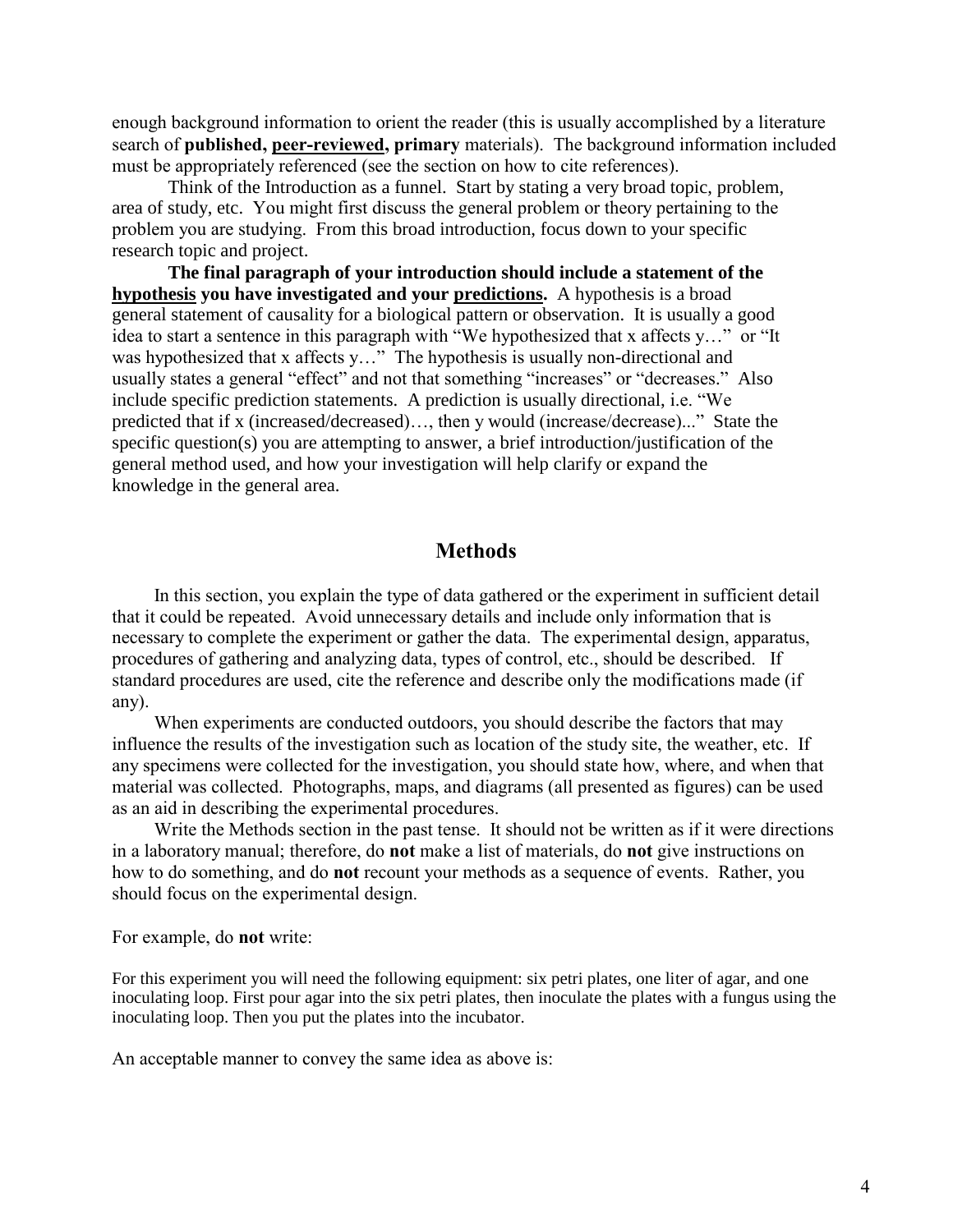Six petri plates were prepared with agar, inoculated with an inoculating loop, and placed in the incubator for 10 hours at  $37^{\circ}$ C.

# **Results**

In this section, you present the data in a straightforward manner with no analysis of the reasons the results occurred or the biological meaning of the data (these comments are reserved for the Discussion). However, you should interpret the data (preferably statistically), highlight significant data and point out patterns, correlations, and generalizations that emerge. Also write this section using the past tense.

Data are generally organized into tables and/or figures (graphs). **Tables must have a table header (above the table) and figures must be accompanied by a caption (below the figure). Both tables and figures must be referred to in the text (see below for an example of how to cite this in the text of your paper).** A Results section that includes only a table or a figure and no text is **not acceptable**. Text must be given first, before tables and figures on a page, if the tables and figures are included in the text rather than on the final pages of your report (*see number 5 in the list below for table and figure placement*). Unreduced, unsummarized, or "raw" data should not be included. It is not appropriate to include redundant data and the same data should not be included in both table and figure form; rather, the data should be shown in the format that is most clear for the particular type of data collected and analyzed (see below).

The text of the Results section should describe the results presented in tables and figures and call attention to significant data discussed later in the report. Do not repeat what is already clear to the reader from reviewing the tables and figures, which, if well constructed, will show both the results and experimental design. A portion of the results text might read as follows:

The number of bacterial colonies increased up to 40ºC, but decreased at higher temperatures (Figure 1). The greatest amount of growth occurred between 35° and 40°C.

In this example, Figure 1 refers to the graph in which the data are presented. In the same sentence, the author says something about the data and refers the reader to the appropriate figure. The figure (graph) may contain numerous data points (e.g., number of bacterial colonies at 1º C intervals from 0º to 60º C), but the author did not bore the reader with a description of each. Rather, generalizations are made concerning the relationships shown by the data, which the figure illustrates ("a picture is worth a thousand words").

### *Use of Tables and Figures*

Tables and figures summarize data in a form that allows the reader to easily see any correlations, relationships, or patterns that are important. Tables are made when it is important that specific values are shown (i.e. means, standard deviations, standard errors, etc.). Figures are made when it is more important to shown trends or relationships of data. Certain requirements, however, must be met:

**1)** Refer to the tables as Tables; refer to all other items (graphs, pictures, drawings, maps, etc.) as Figures.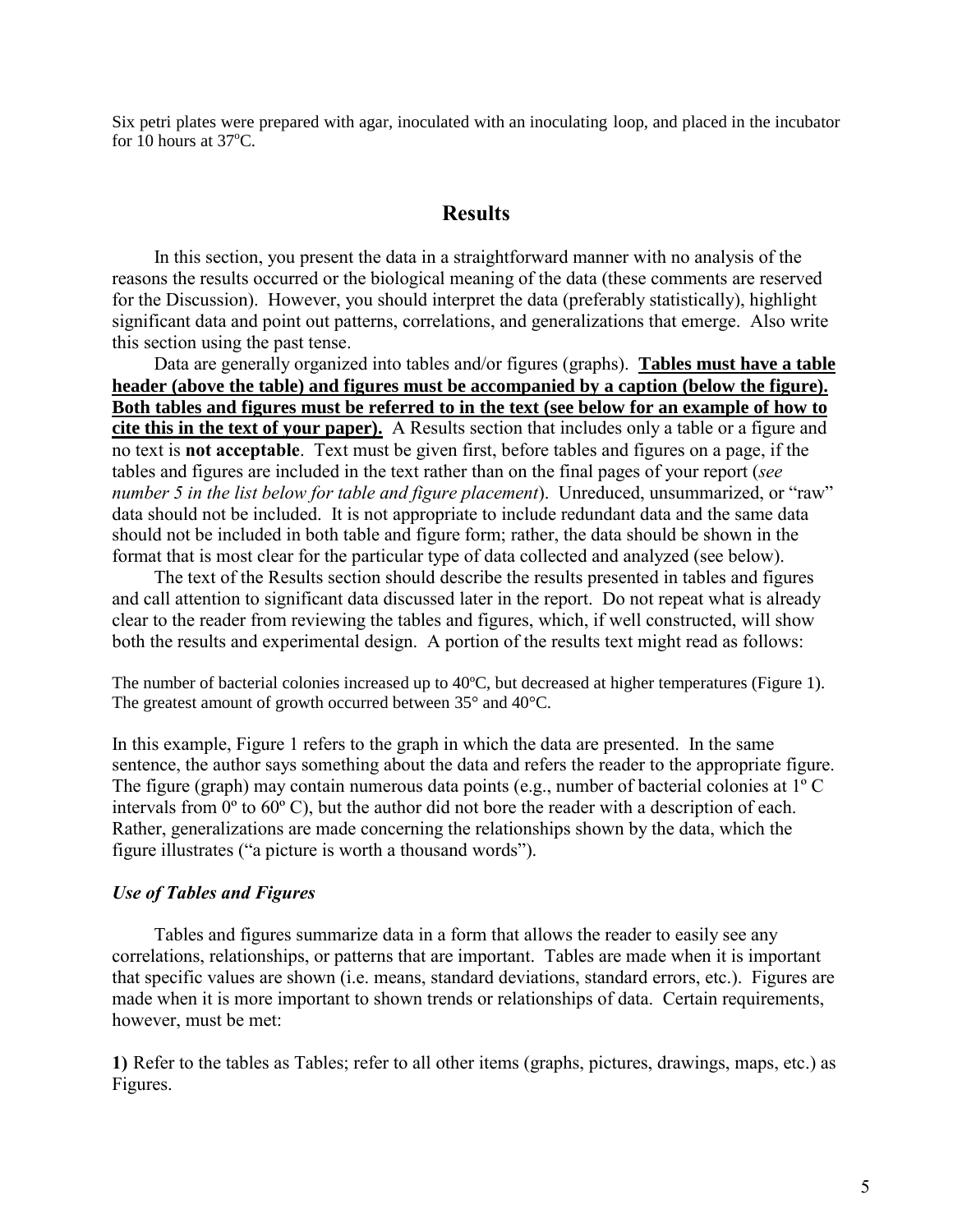**2)** When you include a table and/or figure, you must refer to it in the text. For example, consider the following sentence:

The results of the temperature experiment are somewhat confusing (Figure 1).

This sentence tells the reader that all the pertinent data are to be found in Figure 1 and to refer to the figure while reading.

**3)** Independently number tables and figures. For example, in a paper containing two tables and two figures, you would number the tables Table 1 and Table 2, and the figures as Figure 1 and Figure 2.

**4)** Assign tables and figures their respective numbers on the basis of the order in which you first mention them in the text. The first table you mentioned is Table 1, the second is Table 2, etc. The same applies for the figures.

**5)** Tables and figures can either follow as closely as possible the actual page on which the table or figure is mentioned in the text or be included on individual pages following Literature Cited. *Ask your instructor for their preference.*

**6)** All tables must have headers and figures **must** have self-explanatory captions. The rules for composing the headers and captions are the same as for composing the title of the paper. The reader should be able to look at a table or figure and by reading the caption know exactly what was done in that part of the experiment without having to read the text for an explanation. If appropriate, the sample size should also be included.

**7)** All tables and figures should include the units of measurement used (grams (g), meters (m), seconds (s), etc.). Otherwise the data are meaningless. All columns in a table and both axes (X) axis and Y axis) of a graph must be independently labeled including units. Units are usually included parenthetically in axes labels. For instance, an appropriate axis label may be: Time (min).

**8)** Headers for tables are always placed **above** the table, and captions for figures are always placed **below** the figure.

# **Discussion**

Your discussion should be organized as an inverted funnel. Start by explaining in a paragraph or two the results of your specific study and whether your hypothesis was supported or not. After you have explained your results, you should expand the discussion by comparing your results to published studies. Compare and contrast your results to those of previous studies, making sure to reference them properly. You should explain differences from or similarities to any related experiments completed by other researchers.

If your results differ from those of previously published studies, you should discuss this biologically. In constructing explanations, you reach conclusions that explain the outcome,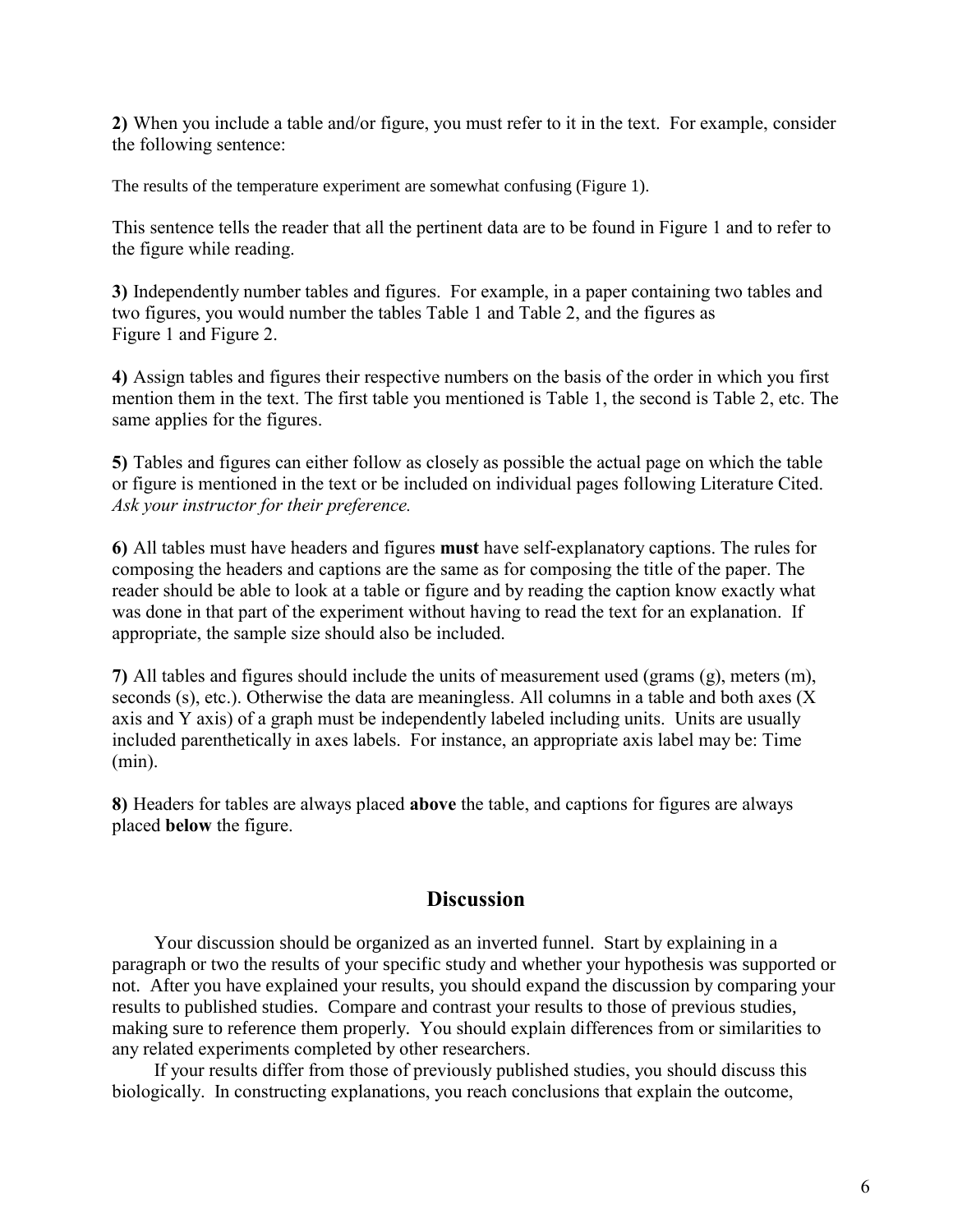support those conclusions with well reasoned arguments, and documentation from the scientific literature. In effect, you are presenting and defending a point of view in the discussion section.

It is important to remember that just because your results are different from the results of others it does not mean that you did something wrong. You should NOT discuss errors that you may have made or things that you may have done wrong if they are not supported by evidence from your study and verifiable information: this is not something that is included in scientific papers in biology! Do not ramble on about potential errors or blame your research team for unexpected results.

You should conclude with a final paragraph describing how your results apply to some broader topic (most likely the topic that you first started your Introduction with). This should expand your results to, for instance, all trees, all plants, the globe, etc., for a broad themed conclusion. This should be on the same topic as the final "big picture" sentence of your Abstract.

# **Literature Cited**

#### *Citing literature in the text of the paper*

Whenever you mention information that is not common knowledge or was not obtained personally (through experiments or observations), you must include a reference to indicate the source of that information. Failure to cite the work of others not only does not give proper credit to the researchers, but is considered plagiarism.

There are several ways that references can be cited in a scientific paper. You **must** follow the format described here. Scientific papers usually do not use footnotes (so do not). Following, there are several examples of appropriate ways to cite scientific publications in the text of your paper:

For a single authored publication you may use either of the following:

Most of the information in this guide on how to write a scientific research report originally appeared in Gubanich (1985).

Purple flowers are often pollinated by yellow-tailed bats at higher latitudes (Martinez 2001).

For two authored publications, these are appropriate in-text citation formats:

Some birds are primarily insectivorous and probably obtain all the water they need from the body fluids of the insects they eat (Jones and Smith 1963).

Johnston and Peters (2014) also showed that pigs sometimes vomit after eating pickled yams.

However, use the later way of referencing sparingly, as the information is the most important part of the sentence, not the authors.

If three or more authors wrote a single reference (such as Oksche, Farner, Serventy, Wolff and Nichols 1963), the citation is abbreviated as follows: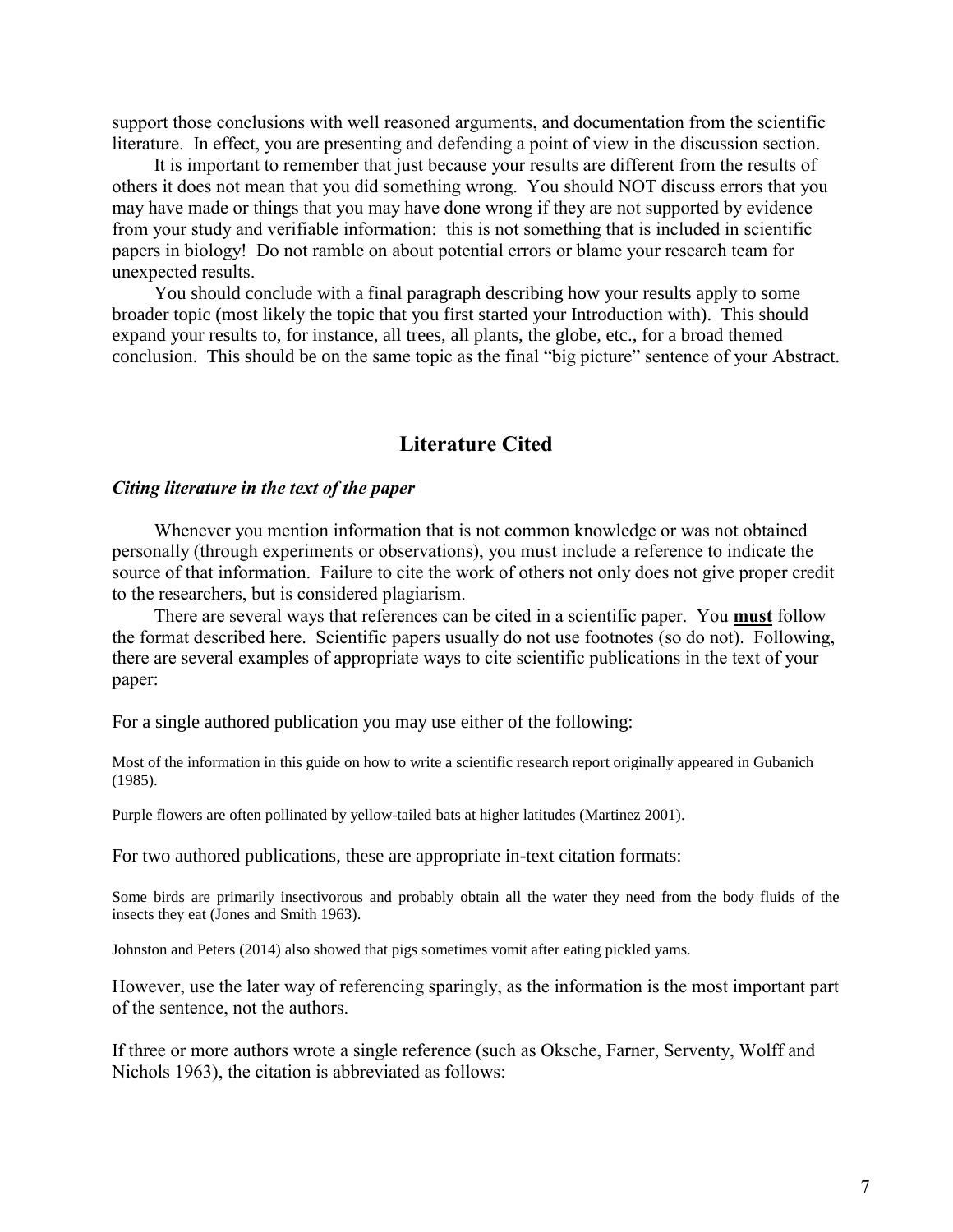The zebra finch was found to differ in these respects from the species observed in this study (Oksche *et al.* 1963).

In this case only the last name of the first author is used, followed by the abbreviation *et al.* Both are Latin; *et* means "and" and *al.* is an abbreviation meaning "others" (hence, "and others"). When this reference is listed in Literature Cited, however, all the authors must be included.

If reference to more than one publication is required in the same sentence, place the citations in the appropriate parts of that sentence, as shown below:

Although not all birds have to drink water (Jones and Smith 1963), there are numerous exceptions (Taylor 1964, Smith and Smith 1968, Altert *et al.* 1969). The metabolic rate of the species seems to play a role (Harrigan 1965) as well as the food source (Montegomery and Landers 1966).

#### *The Literature Cited section*

The Literature Cited lists, in alphabetical order by the last name of the first author, all published information that was referred to in the paper. This section provides the reader with the information needed to access the original sources. Note that the Literature Cited includes only those references that were actually cited. Any other information that you may have read concerning the problem but did not mention (cite) in the paper is not included. This is why the section is called Literature Cited, instead of References or Bibliography. Literature Cited is always the last section of your paper.

The proper order of the citation is: author(s), year of publication, title of article, and source (name of journal or book in which the article appears). The first author is listed last name first followed by the initials; other authors are listed with initials before the last name. The last author is separated from the preceding authors by the word "and." No quotation marks (or underlining) are used in the citation, not even around the titles of articles. Only proper nouns are capitalized in the title of the article. However, the first letters of book titles or journals are capitalized. If the source is a journal, the name of the journal is followed by the volume number and the page numbers (*e.g.*, Ecology 49:212-214).

If the information comes from a book in which the chapters are credited to different authors, the reference in Literature Cited is credited to the author of the chapter and the title of the article is the chapter title. In this case the page numbers, editor(s) of the book and book title are given as the source. If the information comes from a book in which chapters are not credited to different authors, the title of the article is the book title. When citing a book, the name of the publisher and the city are always given. Sample citations are listed below:

Follow these examples when listing citations in the Literature Cited Section. Note that citations use hanging indents.

#### *Articles from journals*

- Smith, P. T., S. Kambhampati, and K. A. Armstrong. 2003. Phylogenetic relationships among *Bactrocera* species (Diptera: Tephritidae) inferred from mitochondrial DNA sequences. Molecular Phylogenetics and Evolution 26: 8-17.
- Hoetker, G. M., and K. W. Gobalet. 1999. A fossil razorback sucker (Pisces: Catostomidae, *Xyrauchen texanus*) from Southern California. Copeia 1999: 755-599.
- McBride, T. A., B. W. Stockert, F. A. Gorin, and R. C. Carlsen. 2000. Stretch-activated ion channels contribute to membrane depolarization after eccentric exercise. Journal of Applied Physiology 88: 91-101.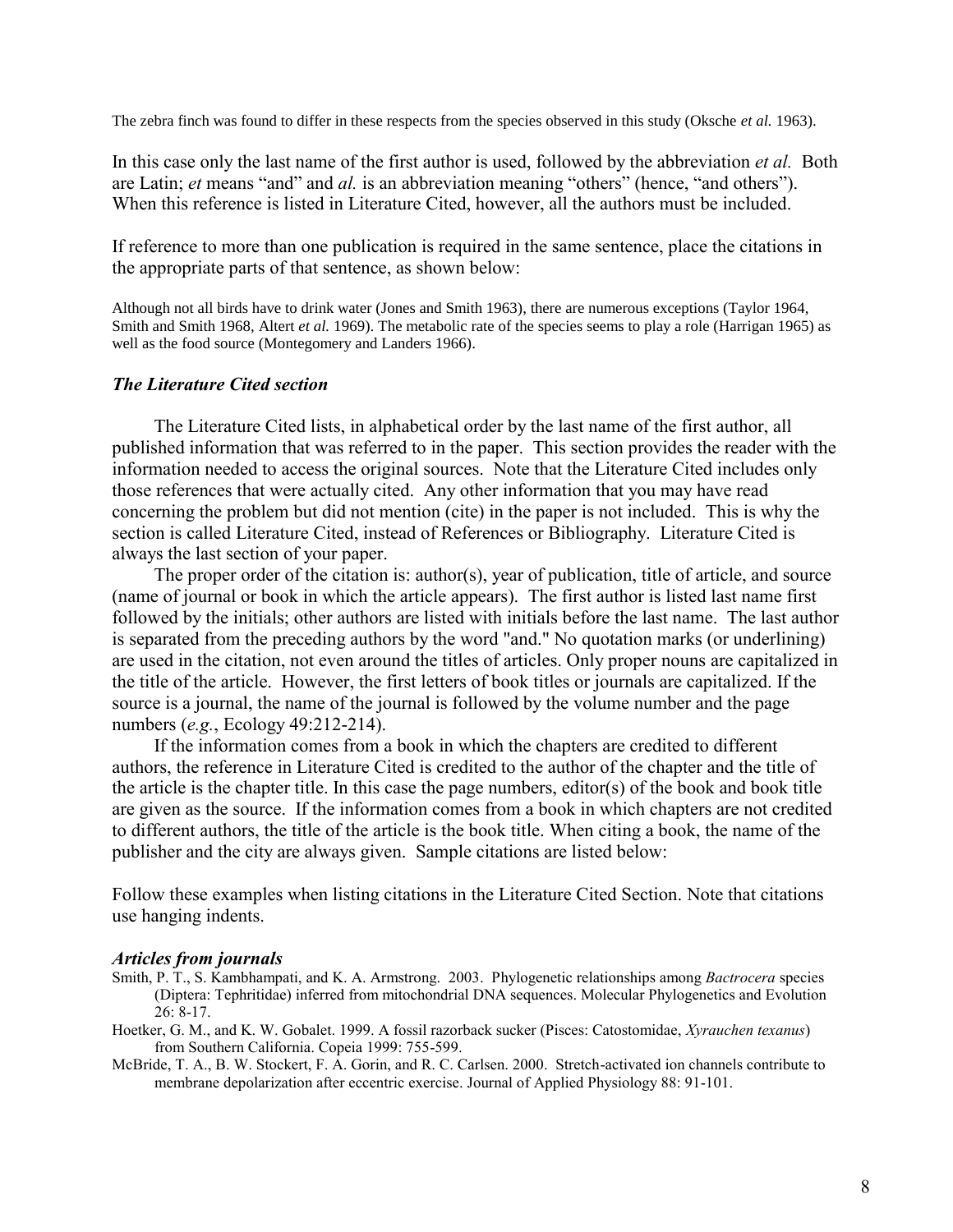#### *Books*

- Bury, R. B., and D. J. Germano. 1994. Biology of North American Tortoises. United States Department of the Interior, National Biological Survey, Wildlife Research No. 13. Washington, D. C.
- Gubanich, A.A. 1985. Writing a Scientific Paper: How to Survive the Laboratory Research Report. Kendall/Hunt Publishing Co., Dubuque, IA.

#### *Chapter in a book*

Davis, S. D., K. J. Kolb, and K. P. Barton. 1998. Ecophysiological processes and demographic patterns in the structuring of California chaparral. Pages 297-310 *in:* Landscape Disturbance and Biodiversity in Mediterranean-type Ecosystems. Ecological Studies Volume 136. Rundel, P., W. G. Montenegro, and F. Jaksic, editors. Springer Verlag, Berlin.

#### *Internet Sources*

**With few exceptions, online sources may not be cited** unless they are online peer-reviewed literature (e-journals). *If you have an item (such as online weather data or government publications), speak to your instructor about specific requirements for citations and check with them regarding the acceptability of these types of publications and sources.*

### *Online internet articles (ejournals)*

If the article can only be found on the internet, cite the reference as follows:

Higginbotham, S., W.R. Wong, R.G. Linington, C. Spadafora, L. Iturrado, and A.E. Arnold. 2014. Sloth hair as a novel source of fungi with potent anti-parasitic, anti-cancer and anti-bacterial bioactivity. PLoS ONE 9: e84549. doi:10.1371/journal.pone.0084549.

(Note, there is no URL information or access date included as part of this citation).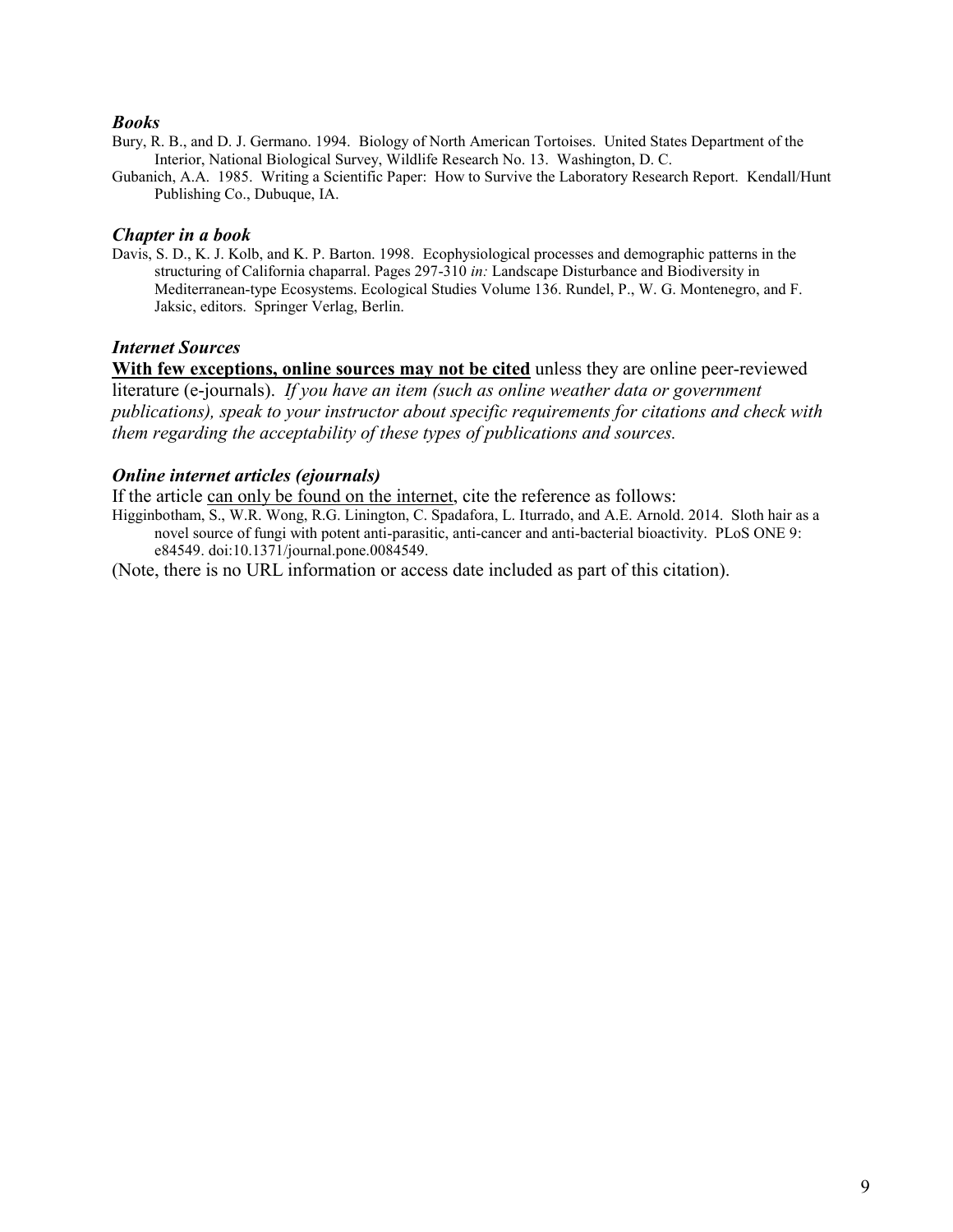# **Tables**

Tables should be constructed as shown below with only three rules (horizontal lines) and no vertical lines. Table headers should be detailed and placed above the body of the table.

Table 1. Grip strengths (Newtons, N) of dominant and non-dominant hands using a hand dynamometer. Data are for college-age students. n=9 in each group, s=standard deviation, SE=standard error, LCL and UCL are lower and upper confidence limits for the 95% confidence interval of the mean, respectively.

|                   |      |      |       | 95%  |      |  |
|-------------------|------|------|-------|------|------|--|
|                   | mean |      | SЕ    |      | UCL  |  |
| Dominant Hand     | 31.6 | 2.53 | 0.844 | 29.9 | 33.3 |  |
| Non-dominant Hand |      | .41  | .14   | 24.8 | 29.3 |  |

**Table 2.** The height (mean  $\pm$  1 SE) and sample size (*n*) of dwarf pea plants was significantly different  $(P = 0.012)$  between those treated with brassinosteroid hormones and those that were not treated with hormone.

| <b>Experimental Group</b> | Plant height (cm) |
|---------------------------|-------------------|
| Brassinosteroid treated   | $64.3 \pm 4.5$    |
| Control                   | $301 \pm 61$      |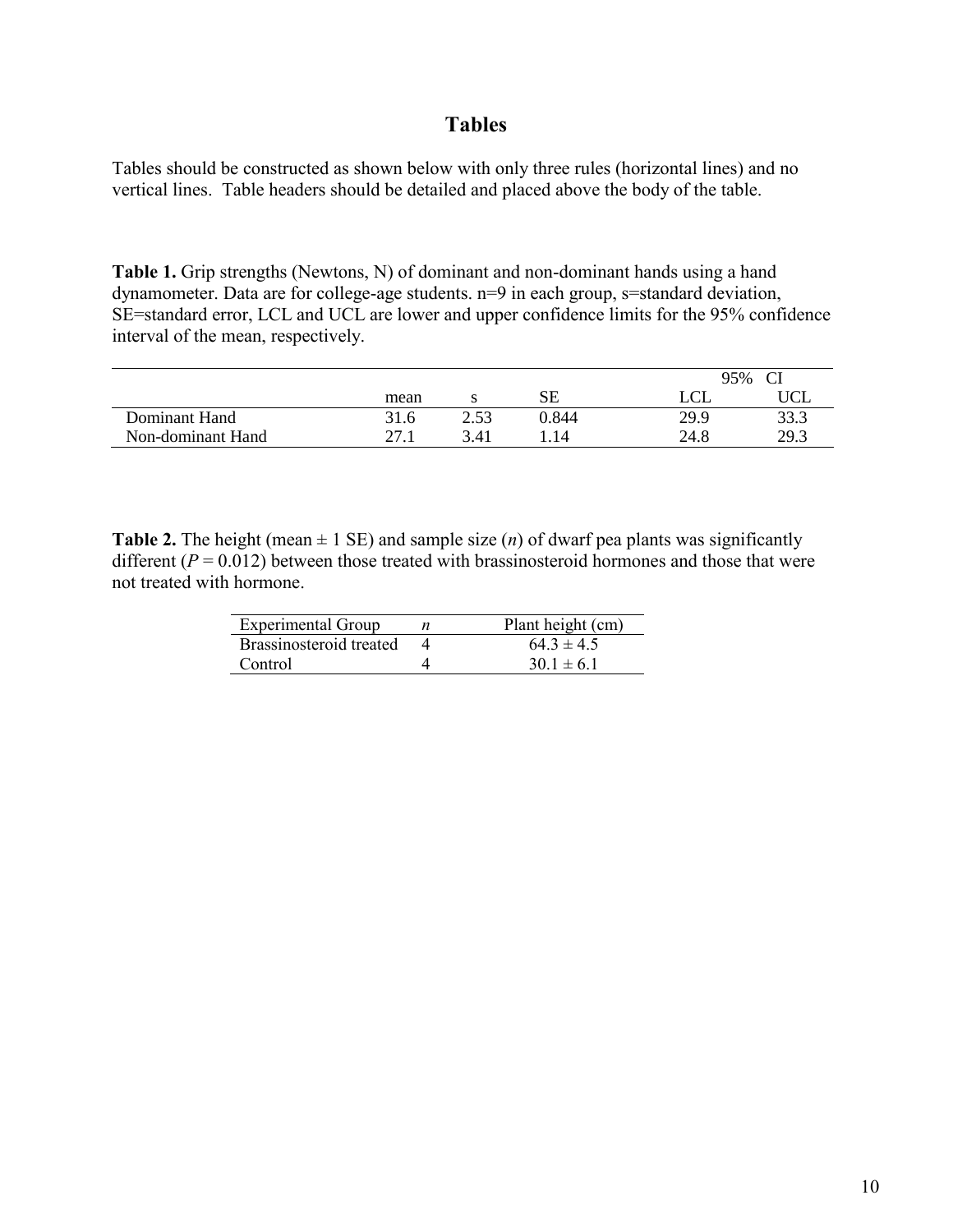Table 3. The number of items (% of total items, % frequency of scats) found in scats of *Gambelia sila* from the Kern Front Oil Field and the Lokern Natural Area, Kern Co. and the Elkhorn Plain Natural Area, San Luis Obispo Co., California. Bolded entries are the total for the order. The n value denotes the number of scats collected per area.

| Taxon              | Kern Front ( $n = 42$ ) | Elkhorn ( $n = 19$ ) | Lokern $(n = 10)$  | Combined ( $n = 69$ ) |
|--------------------|-------------------------|----------------------|--------------------|-----------------------|
| Coleoptera         | $4(8\%, 9.5\%)$         | 38 (69.0%, 94.7%)    | 30 (83.3%, 90.0%)  | 72 (51.1%, 43.7%)     |
| Carabidae          |                         | $6(10.9\%, 21\%)$    | $9(25\%, 33\%)$    | $15(10.6\%, 9.9\%)$   |
| Cucurlionidae      |                         |                      | $4(11.1\%, 10\%)$  | $4(2.8\%, 1.4\%)$     |
| Scarabidae         |                         | $5(9.1\%, 15.8\%)$   |                    | $5(3.7\%, 4.3\%)$     |
| Tenebrionidae      |                         | 13 (23.6%, 15.8%)    |                    | 13 $(9.6\%, 4.3\%)$   |
| Unidentified       | $4(8\%, 9.5\%)$         | 14 (25.5%, 42.1%)    | $17(47.2\%, 50\%)$ | 35 (24.8%, 23.9%)     |
| Diptera            | $1(2\%, 2.4\%)$         |                      | $2(5.6\%, 20\%)$   | $3(2.1\%, 4.2\%)$     |
| Muscidae           | $1(2\%, 2.4\%)$         |                      |                    | $1(0.7\%, 1.4\%)$     |
| Unidentified       |                         |                      | $2(6.5\%, 25\%)$   | $2(1.4\%, 2.9\%)$     |
| Hymenoptera        | $2(4\%, 4.8\%)$         | $9(16.4\%, 26.3\%)$  |                    | $11(7.8\%, 9.9\%)$    |
| Formicidae         | $1(2\%, 2.4\%)$         | $6(10.9\%, 10.5\%)$  |                    | $7(5.0\%, 4.2\%)$     |
| Vespidae           |                         | $2(3.6\%, 10.5\%)$   |                    | $2(1.4\%, 2.8\%)$     |
| Unidentified       | $1(2\%, 2.4\%)$         | $1(1.8\%, 5.3\%)$    |                    | $2(1.4\%, 2.8\%)$     |
| Orthoptera         | 43 (86%, 95.2%)         | $7(12.7\%, 36.8\%)$  | $4(11.1\%, 40\%)$  | 54 (38.3%, 71.8%)     |
| Acrididae          | 30 (60%, 66.7%)         | $1(1.8\%, 5.3\%)$    | $3(8.3\%, 33\%)$   | 34 (24.1%, 45.1%)     |
| Unidentified       | 13 (26%, 28.6%)         | $6(10.9\%, 31.6\%)$  | $1(2.8\%, 10.0\%)$ | 20 (14.2%, 26.8%)     |
| <b>Total Items</b> | 50                      | 55                   | 36                 | 141                   |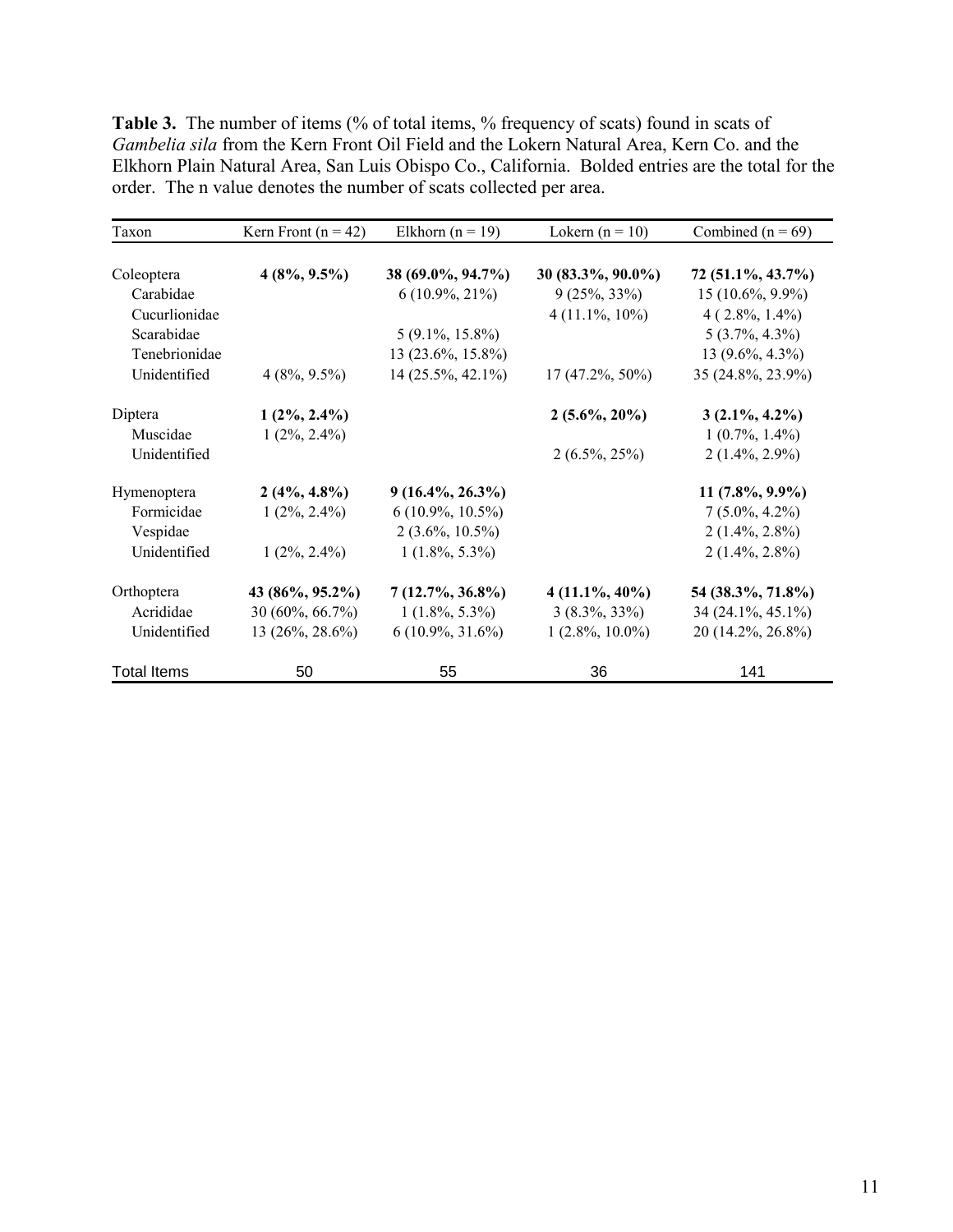# **Figures**

Figures encompass anything that is not data in a table. A figure could be a graph, a map, a line drawing of piece of an organism, a picture of an unusually piece of equipment used in the study, etc. Description captions for figures are placed below a figure. *Different faculty and/or biological fields may differ in their standards and expectations for figure format and students should consult specific course instructions or instructors for these assignment details.* 



**Figure 1.** The mean change in mass (g) of antacid tablets exposed for ten minutes to different concentrations of HCl. n=10 antacids in 0.1 M, 11 in 0.2 M. The central horizontal lines represent the means and error bars represent the 95% confidence interval.



**Figure 2.** The frequency of carapace lengths (by size category) of western pond turtles at Goose Lake, California in 1997.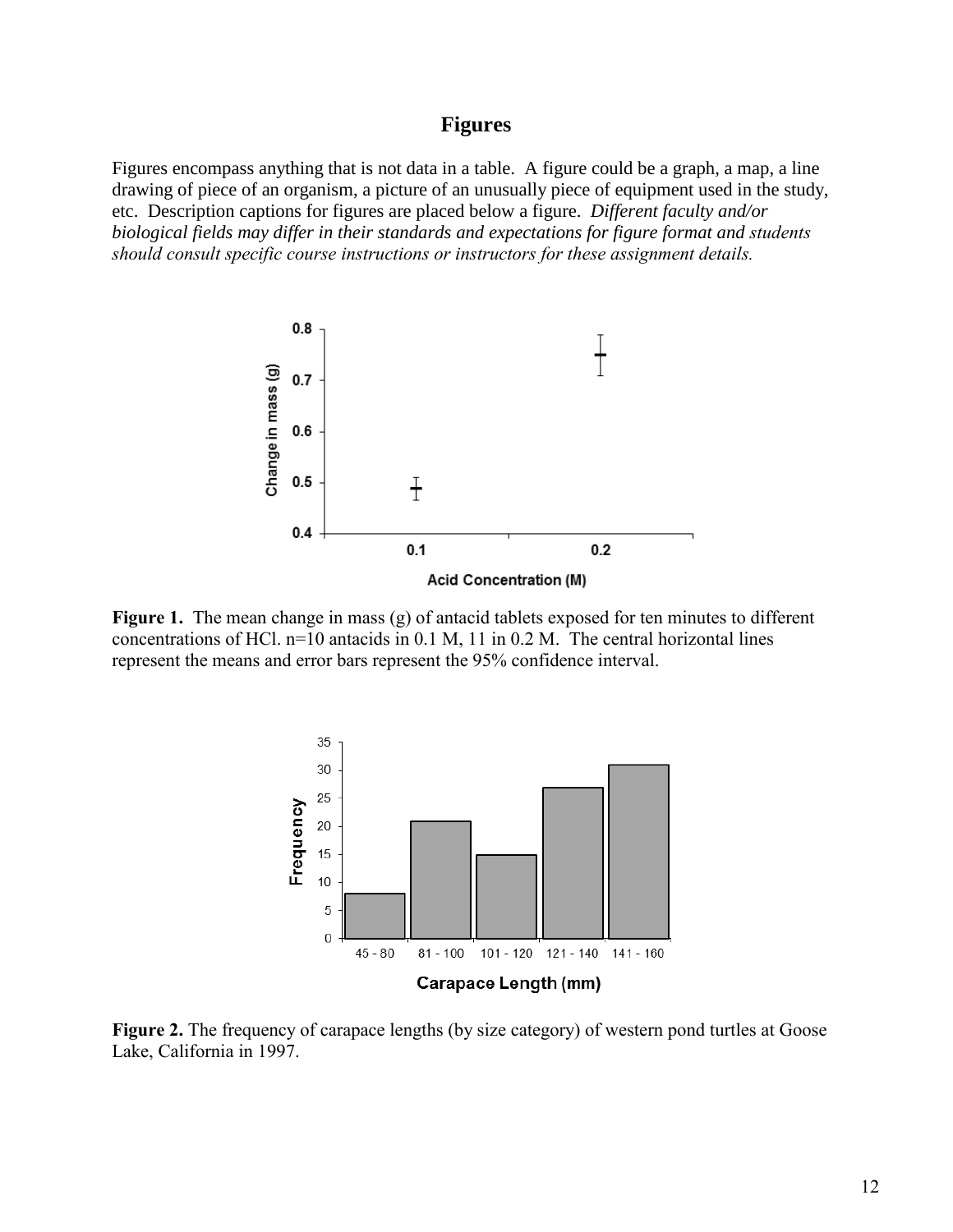

**Figure 3.** The height of dwarf pea plants (mean  $\pm$  1 SE) as it varied with the application of gibberellic acid compared to control plants that did not receive a hormone treatment ( $n = 4$  for each experimental group)  $(P = 0.023)$ .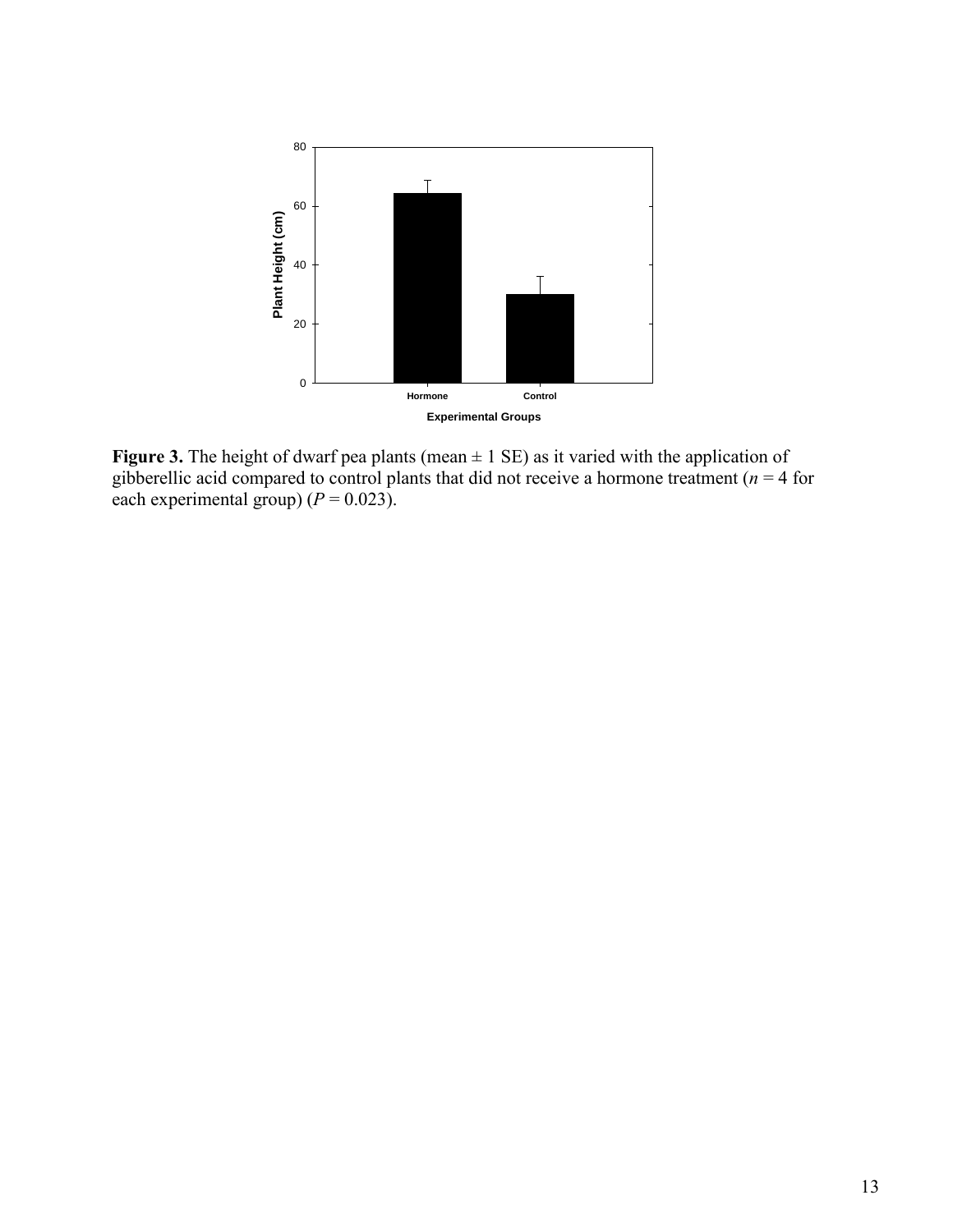# **Glossary of Important Terms**

*et al. –*Abbreviation of Latin that means "and others." When journal articles have three or more authors, the authors are referred to in abbreviated form in in-text citations using only the last name of the first author followed by "*et al.*" Example, an in-text for a paper published in 2014 by R. J. Vander, F. G. Dross, and P. I. Pepper would be cited in the text as Vander *et al.* 2014. Note, *et al.* is frequently italicized because it is Latin.

**hypothesis** (*pl*. **hypotheses**) –A broad general statement of causality for a biological pattern or observation that is usually presented as an "x affects y" statement. In this format, the "x" refers to the independent variable and the "y" refers to the dependent variable. Thus, a hypothesis statement generally identifies that variable that is causing change (x) and the variable that is effected (y). This same pattern carries into the presentation of results, where the "x" is typically shown on the x-axis of a graph and the "y" is typically shown on the y-axis of a graph. The hypothesis is usually non-directional and states a general "effect" and does not state that something "increases" or "decreases."

**paraphrase** –A restatement of text, usually in summarized form, that is used to convey complex ideas in a more concise and clear form. Paraphrasing is most often used to present the main ideas of previously published studies as they specifically relate to a different study. Paraphrasing often involves the "translation" of highly technical and scientific text into a more easily understood and communicated form.

**peer-review** –In the context of scientific papers and publications, refers to the evaluation of a study by a group of experts from a specific field-of-study. Most professional scientific journals are "peer-reviewed." This means that papers published in these journals have passed through a rigorous evaluation process and have been deemed to be methodologically sound, clearly presented, and to contribute to scientific understanding. Internet sources and some books have generally not passed through this same review process and are generally not considered acceptable sources of information in scientific reports.

**plagiarism** –Use of another's words, thoughts, or ideas without permission and without adequate credit to the original authors. This includes closely imitating the language and wording of a source or presenting ideas in the same context and order. Because direct quotes are not acceptable in biological papers, writers must take care to always properly paraphrase the work of others and to always properly cite sources of information.

**prediction** –A specific statement indicating the direction of a hypothesized biological pattern. A prediction statement is usually less broad than a hypothesis statement and is presented as the anticipated pattern for the specific test being evaluated within an experiment. For instance, a hypothesis may state that flower color affects pollinator visitation, but a prediction would more specifically indicate that in the present experiment yellow flowers were expected to have increased bee visits when compared to blue flowers. In the prediction, both the limited set of colors and specific type of pollinator are identified. A prediction is usually directional, i.e. "We predicted that if x (increased/decreased)..., then y would (increase/decrease)..."